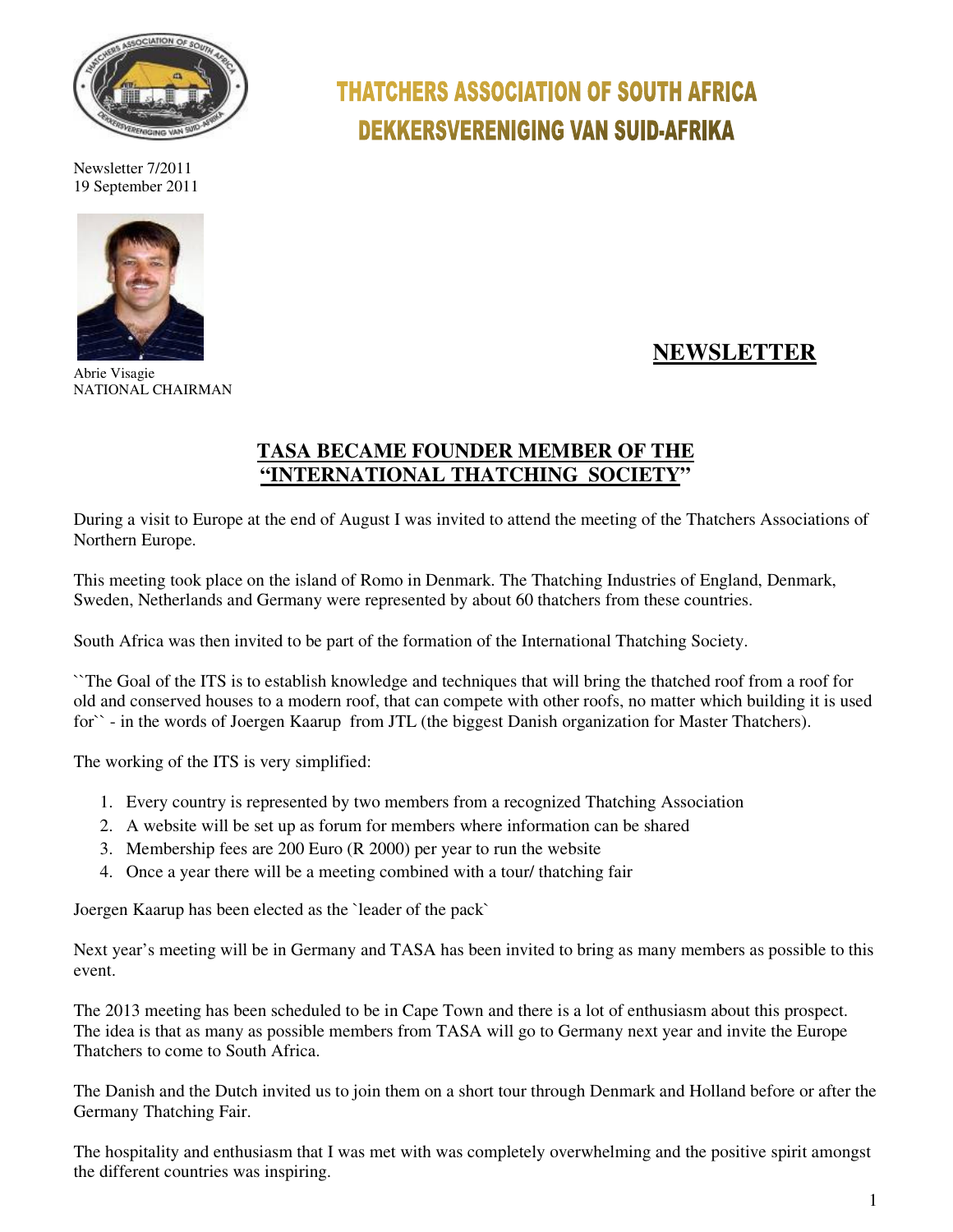#### **More about the rest of the trip through Europe.**

I was caught by surprise to see the size of the Industry in Europe. One's perception was that it is a dying trade in Europe limited to maintenance. Not at all! I visited very big commercial and residential developments, all under new thatch in both Denmark and Holland.

The organized Thatching Societies played an enormous role in the expansion of the thatching trade in Europe and they succeeded in turning the tide in favour of thatch. One can see that in the progressive architecture in thatched buildings.

There are a lot to be learned both ways between South Africa and Europe and we should use this opportunity to improve our own vision and skills.

TASA can learn a lot from the Dutch how they built there Thatching Association into a very successful and influential organization.

Attached you will find a few interesting photo's – I will not show too much – Join me next year to Germany, Holland and Denmark and come and see for yourself.

Kind regards

### **Abrie Visagie NATIONAL CHAIRMAN**

Thatchers Association of South Africa Mobile 083 283 8429 P O Box 15936 Fax 086 6409 151<br>
LYTTELTON Email address admin@sa-tha LYTTELTON Email address admin@sa-thatchers.co.za<br>0140 Website Website www.sa-thatchers.co.za

www.sa-thatchers.co.za



A holiday resort on the island of ROMO in This is how a ridge looks like in Denmark Denmark